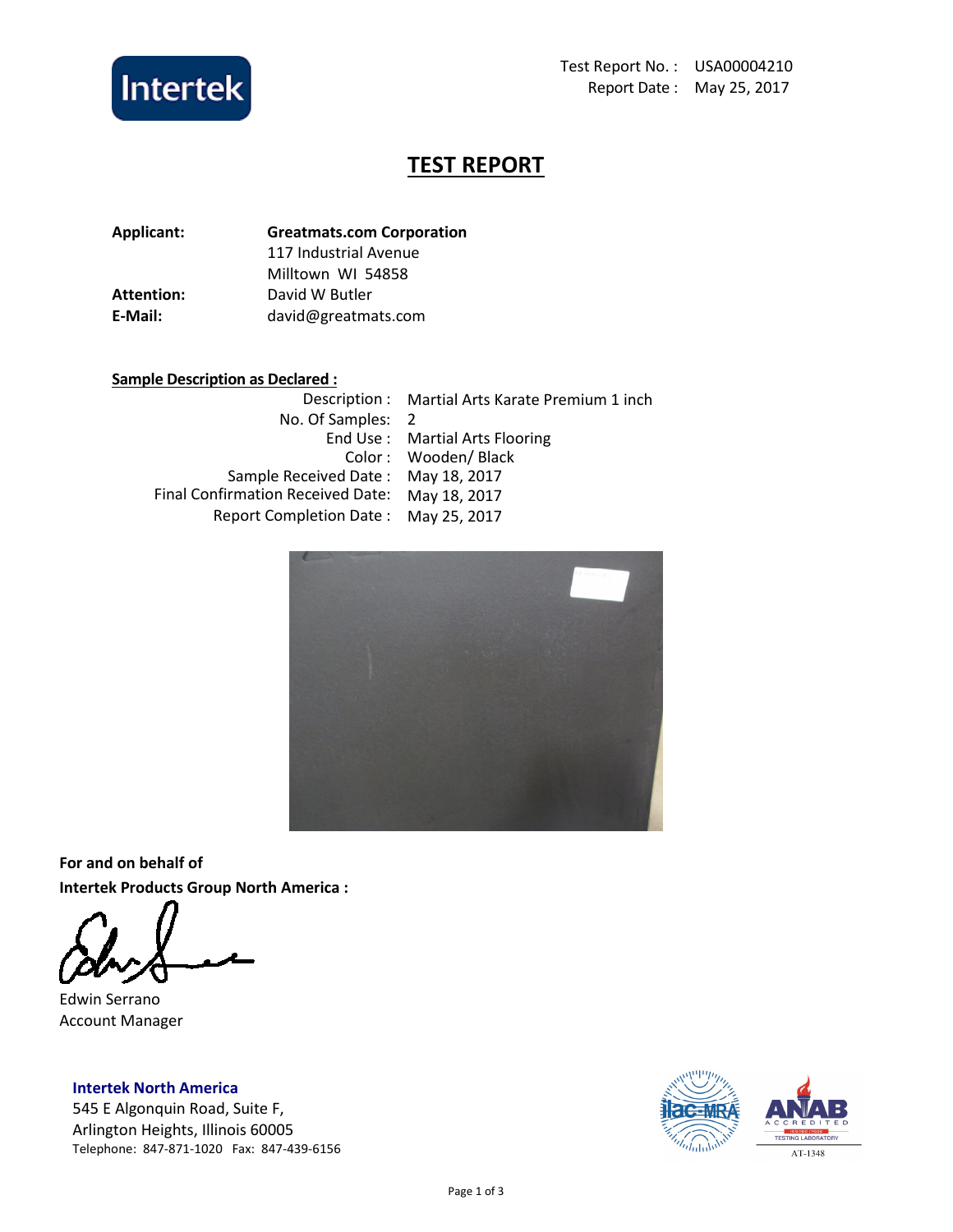

### TEST RESULTS:

## Ignition Characteristics of Finished Textile Floor Covering Materials ASTM D2859-15

| Specimen#                                    | Minimum Distance Between Char &<br>Inner Edge of Flattening Frame (inches) | Results |
|----------------------------------------------|----------------------------------------------------------------------------|---------|
| 1                                            | 3.5                                                                        | Pass    |
| 2                                            | 3.5                                                                        | Pass    |
| 3                                            | 3.3                                                                        | Pass    |
| 4                                            | 3.4                                                                        | Pass    |
| 5                                            | 3.4                                                                        | Pass    |
| 6                                            | 3.5                                                                        | Pass    |
| 7                                            | 3.4                                                                        | Pass    |
| 8                                            | 3.4                                                                        | Pass    |
| Number of Specimens<br>that passed out of 8: |                                                                            | 8       |

### Interpretation of Results

1. A single specimen has passed the test if the charred portion of the test specimen did not extend to within 25  $\pm$  0.5 mm (1.0 in) of the edge of the hole in the steel frame.

# Intertek North America

545 E Algonquin Road, Suite F, Arlington Heights, Illinois 60005 Telephone: 847-871-1020 Fax: 847-439-6156